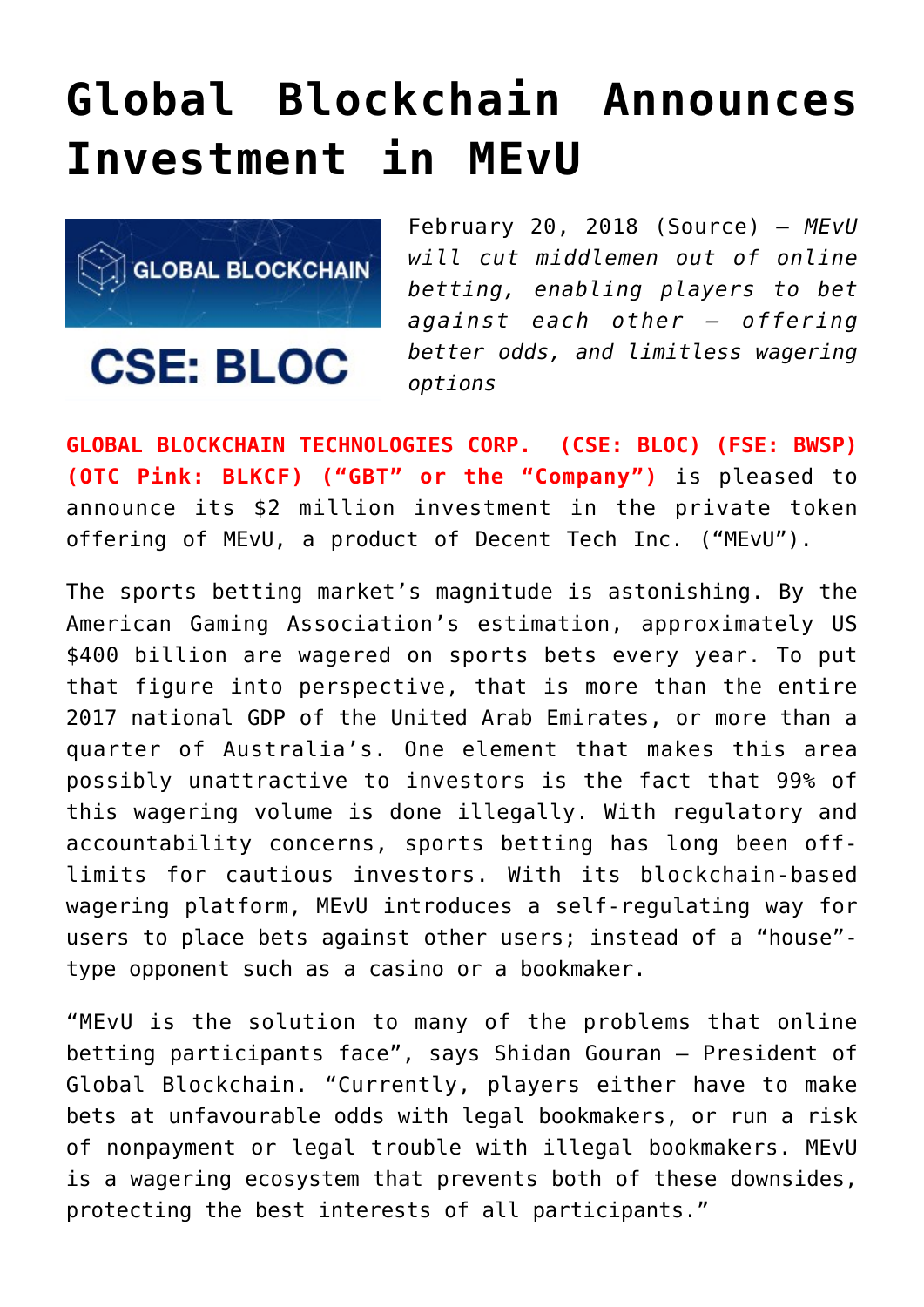This investment is made in conjunction with GBT's acquisition of a 30% interest in Decent Tech Inc., MEvU's parent company. Under the terms of the agreement, GBT will immediately purchase 4,285,715 Class A Common Shares of Decent Tech Inc., at a price of US \$0.07 per share, for a total investment of US \$300,000.

MEvU's platform is a decentralized P2P (peer-to-peer) betting application that matches players who are seeking to place a bet on an event's outcome at agreed-upon odds. These events can be occurrences in or outcomes of sporting games – though an option will also be available for players to make custom bets on anything at all. For instance, two friends could bet against each other on a game of beer pong. With MEvU's Smart Contract technology built on the Ethereum Virtual Machine, wagers can be held upon being placed, and disbursed in accordance with the wager's terms – effectively duplicating the functionality of a bookmaker.

Global Blockchain President Shidan Gouran demonstrates this with an example; "Say there's a soccer game coming up, and a bookmaker has one player betting \$500 on the home team, and another player betting \$500 on the away team. Those two players are basically betting against each other. So when the bookmaker pays the winner, they're just paying them with the loser's money and taking a cut for doing nothing except making sure that the bettors are getting paid. MEvU does exactly this, but never charging more than 3%, compared to the industry standard of 10%. When you're betting hundreds or thousands of dollars, that difference is meaningful – which is why this will make a big difference in how bets will be made."

With the skills and experience of GBT's management team coupled with MEvU's sports betting savvy, this could become a strong cryptocurrency on the market – and perhaps a gamechanger in sports betting. MEvU's launch timeline is timed as such so that the beta version will be ready for the 2018 FIFA World Cup in June – an event that will see billions of dollars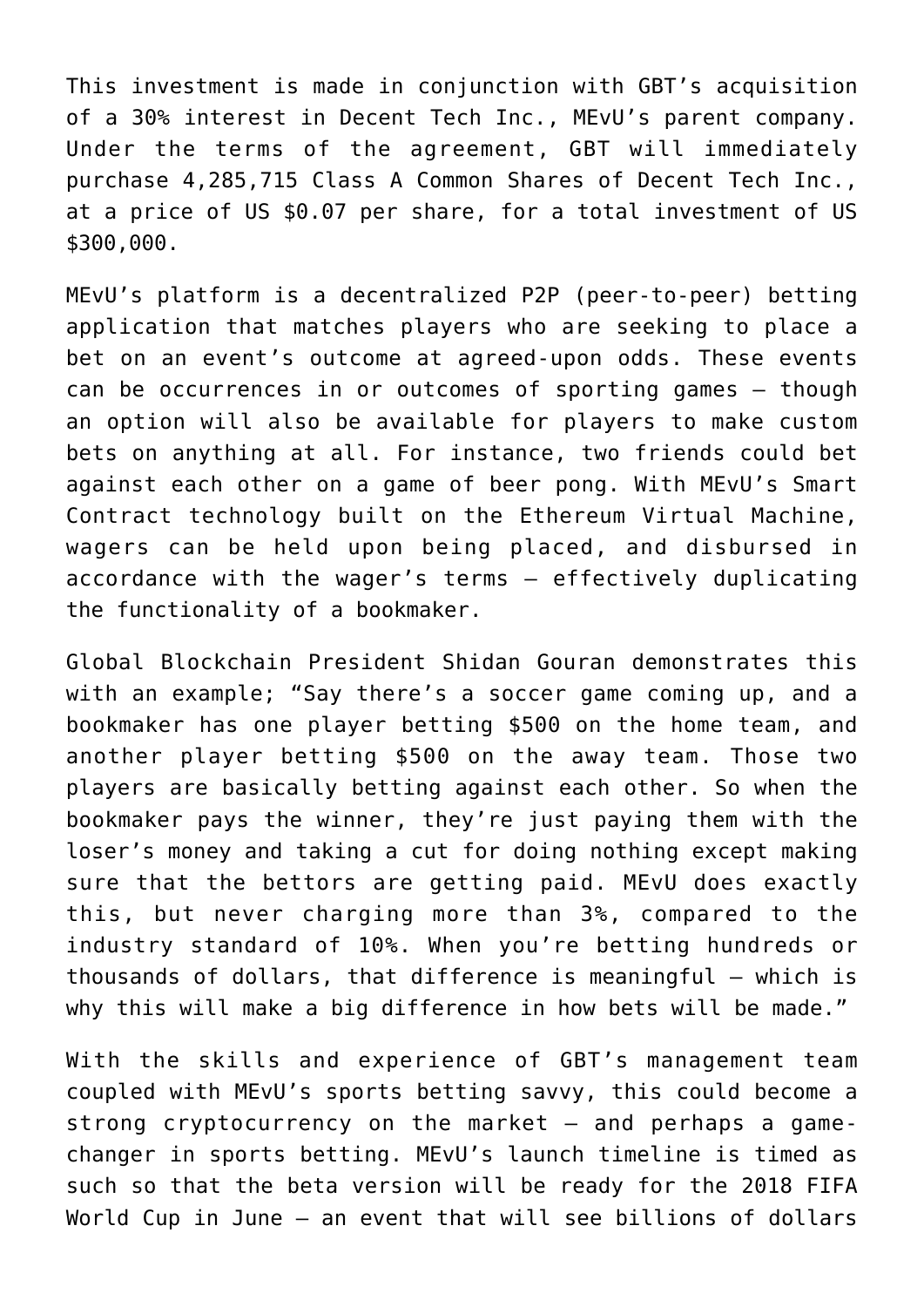wagered worldwide – all of which will benefit from MEvU's abilities.

"We are thrilled to be able to work with Global Blockchain. We know that there is big potential here – and this investment, along with GBT's expertise, will ensure that our vision for MEvU is realized", says Kelvin Coelho, CEO of Decent Tech Inc.

## **About Global Blockchain Technologies Corp**.

The Company provides investors access to a basket of direct and indirect holdings within the blockchain space, managed by a team of industry pioneers and early adopters of all major cryptocurrencies.

GBT is listed on the Canadian Securities Exchange ("CSE") and its common shares trade under the ticker symbol "BLOC." Additional information relating to GBT is available on SEDAR at [www.sedar.com,](http://www.sedar.com/) the CSE at [www.theCSE.com](http://www.thecse.com/), as well as on the Company's website at [www.globalblockchain.io](http://www.globalblockchain.io/).

## **About Decent Tech Inc.**

Decent Tech Inc. is dedicated to creating solutions to realworld problems that are based on decentralization and blockchain technology. MEvU is the Decent Tech Inc.'s initial application of these principles to use consensus-based results to verify outcomes and facilitate peer-to-peer wagering.

For additional information about MEvU, please visit [www.mevu.bet.](http://www.mevu.bet/)

## **Cautionary Note Regarding Forward-Looking Information**

This news release contains "forward-looking information" within the meaning of applicable securities laws. Generally, any statements that are not historical facts may contain forward-looking information, and forward-looking information can be identified by the use of forward-looking terminology such as "plans", "expects" or "does not expect", "is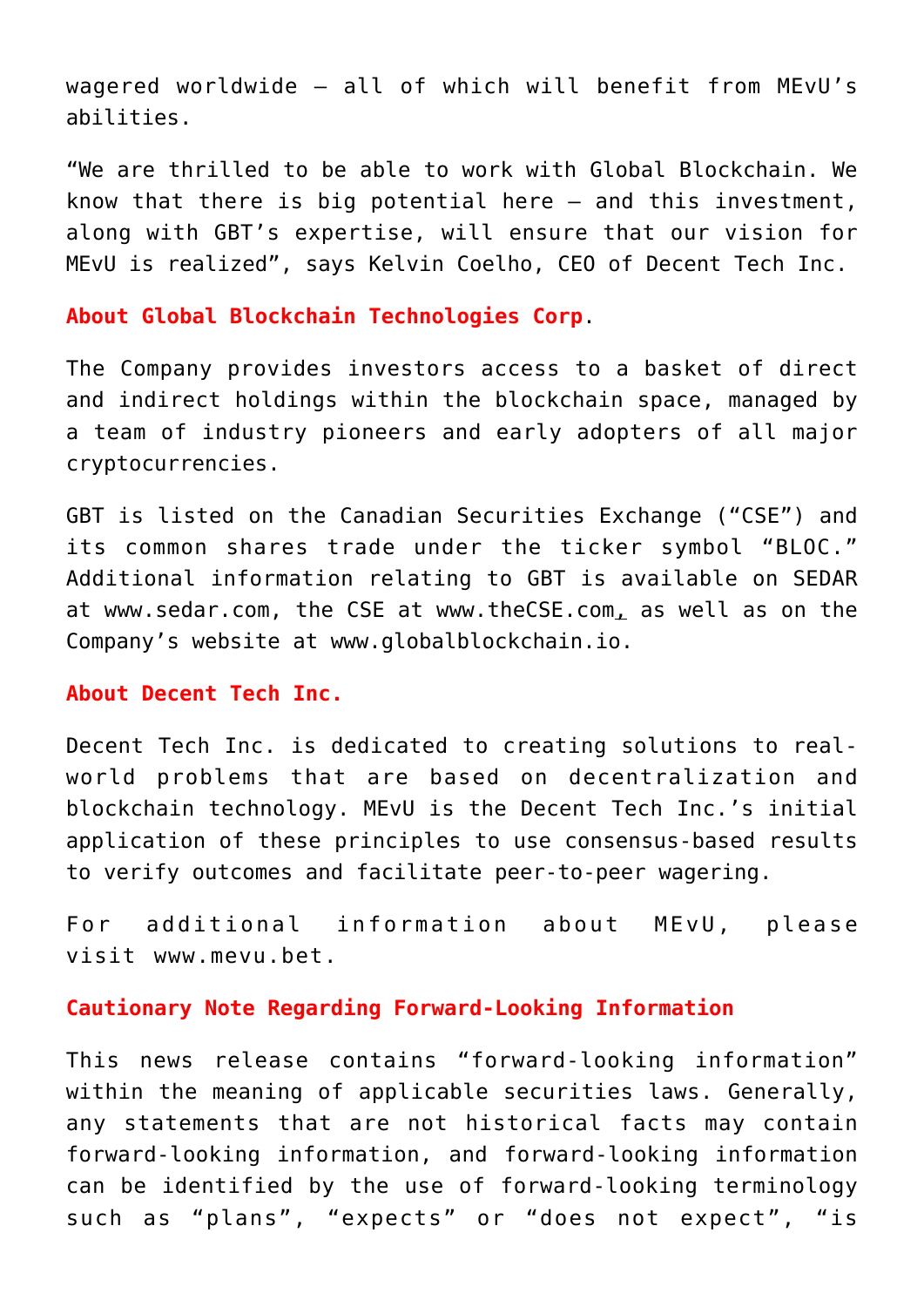expected", "budget", "scheduled", "estimates", "forecasts", "intends", "anticipates" or "does not anticipate", or "believes", or variations of such words and phrases or indicates that certain actions, events or results "may", "could", "would", "might" or "will be" taken, "occur" or "be achieved". Forward-looking information includes, but is not limited to the Company's goal of streamlining the current arduous, lengthy and complicated process that interested investors need to undergo in order to gain exposure to the cryptocurrency space with a view to becoming the first vertically integrated originator and manager of top-tier blockchains and digital currencies. The Company has no assets and its business plan is purely conceptual in nature and there is no assurance that it will be implemented as set out herein, or at all. Forward-looking information is based on certain factors and assumptions the Company believes to be reasonable at the time such statements are made, including but not limited to: statements and expectations regarding the ability of the Company to (i) successfully engage senior management with appropriate industry experience and expertise, (ii) gain access to and acquire a basket of cryptocurrency assets and pre-ICO and ICO financings on favourable terms or at all, (iii) successfully create its own tokens and ICO's, and (iv) execute on future M&A opportunities in the cryptocurrency space; receipt of required regulatory approvals; the availability of necessary financing; permitting and such other assumptions and factors as set out herein. Forward-looking information is subject to known and unknown risks, uncertainties and other factors that may cause the actual results, level of activity, performance or achievements of the Company to be materially different from those expressed or implied by such forward-looking information, including but not limited to: risks related to changes in cryptocurrency prices; the estimation of personnel and operating costs; general global markets and economic conditions; risks associated with uninsurable risks; risks associated with currency fluctuations; competition faced in securing experienced